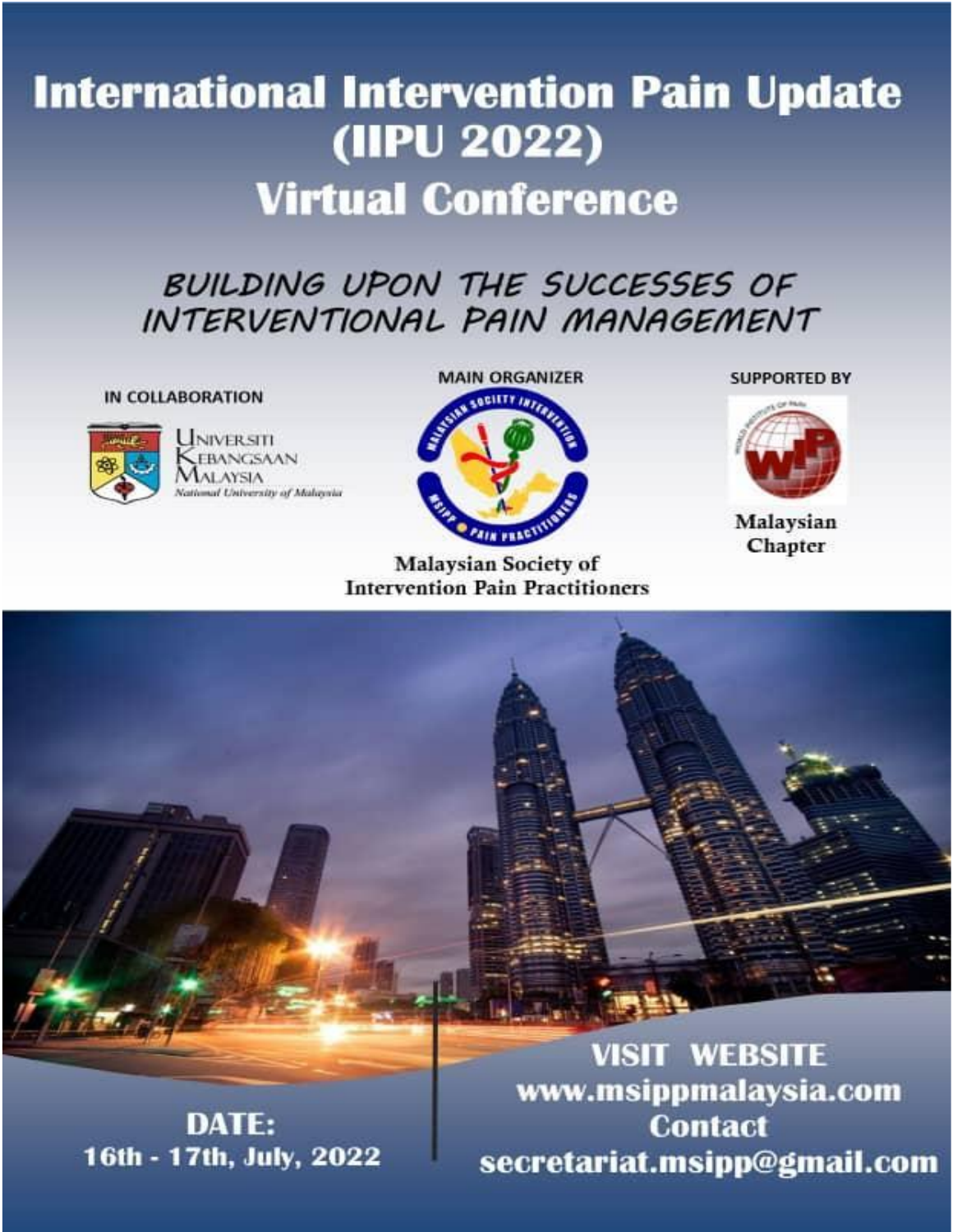# **DAY ONE. SATURDAY, 16th July 2022**

| <b>TIME</b>                                                                                       | <b>TITLE OF LECTURE</b>                                                                                                                                                                    | <b>SPEAKER</b>          |  |
|---------------------------------------------------------------------------------------------------|--------------------------------------------------------------------------------------------------------------------------------------------------------------------------------------------|-------------------------|--|
| Chairman: Dr Muralitharan Perumal Co-Chairman: Dr Toh Charng Jeng<br><b>OPENING CEREMONY</b>      |                                                                                                                                                                                            |                         |  |
| 0800-0810                                                                                         | Welcoming message from the MSIPP President                                                                                                                                                 | Dr TOH Charng Jeng      |  |
| 0810-0820                                                                                         | WIP President-Elect message to MSIPP                                                                                                                                                       | Dr Dominic Hegarty      |  |
| 0820-0830                                                                                         | <b>Educational intermission</b>                                                                                                                                                            |                         |  |
| <b>SESSION 1 - HEAD AND NECK Chairman: Dr Muralitharan Prumal Co-Chairman: Dr Toh Charng Jeng</b> |                                                                                                                                                                                            |                         |  |
| 0830-0900                                                                                         | Hyperactive dysfunctional syndrome of cranial nerve neuralgia. Current evicence of treatment options.                                                                                      | Dr Toh Charng Jeng      |  |
| 0900-0930                                                                                         | The current evidence of Atlanto-Axial and Atlanto-Occipital pain intervention in the management<br>of chronic headache.                                                                    | Dr Milan Stojanovich    |  |
| 0930-1000                                                                                         | Diagnosis and management of persistent post cervical spinal surgery pain syndrome. How to<br>approach systematically                                                                       | Dr Dominic Hegarty      |  |
| 1000-1030                                                                                         | Atypical facial pain. Dilemma in diagnosis and treatment. What is the role of pain intervention?                                                                                           | Dr Rohedi Yosi Asmara   |  |
| 1030-1100                                                                                         | <b>Educational talk 1</b>                                                                                                                                                                  |                         |  |
| <b>SESSION 2 – MUSCULOSKETAL Chairman Dr Toh Charng Jeng, Co-Chairman: Dr Muralitharan</b>        |                                                                                                                                                                                            |                         |  |
| 1100-1130                                                                                         | A systematic approach to diagnosis and role of interventional pain in chronic hip pain.<br>1200-1230 (South Korea time)                                                                    | Dr Lee Sang Hoon        |  |
| 1130-1200                                                                                         | What are the pain generators in chronic ankle pain? The role of pain interventions in treatment<br>modality                                                                                | Dr Abdallah Allam       |  |
| 1200-1230                                                                                         | Episacral lipoma-One of the rare cause of low back pain. Is it a myth? The approach to<br>management                                                                                       | Dr Muralitharan Perumal |  |
| 1230-1300                                                                                         | Current evidence and management protocol for myofacsial pain syndrome.                                                                                                                     | Dr TCT Novy             |  |
| 1300-1400                                                                                         | Educational talk 2(20mins), Educational Talk 3(20mins), Educational Talk 4(20mins)                                                                                                         |                         |  |
| <b>SESSION 3-SPINE Chairman: Dr Choy Yin Choy, Co-Chairman: Dr Gopinathan</b>                     |                                                                                                                                                                                            |                         |  |
| 1400-1430                                                                                         | Management approach and guideline in post laminectomy persistent pain syndrome. An overall<br>review from a Korean experience<br>1500-1530 (South Korea time)                              | Dr. Yongjae Yoo         |  |
| 1430-1500                                                                                         | The current evidence of cervical epidurolysis in neck pain                                                                                                                                 | Dr Ozlan Isma           |  |
| 1500-1530                                                                                         | Latest interventional pain guideline and the limitations .An overview looking at the various<br>interventional pain societies guideline for chronic spinal pain.<br>1230-1300 (India time) | Dr Gautam Das           |  |
| 1530-1600                                                                                         | Epiduroscopy - is it still relevant today?                                                                                                                                                 | Dr Lim Heng Hing        |  |
| 1600-1630                                                                                         | The evolving role of ultrasound in diagnosis and pain interventions in cervicogenic pain.                                                                                                  | Dr Raja Reddy           |  |
| 1630-1700                                                                                         | Thoracic spinal pain-The differentiial diagnosis and utilizing a multimodal pain management<br>treatment.                                                                                  | Dr Gopinathan Raju      |  |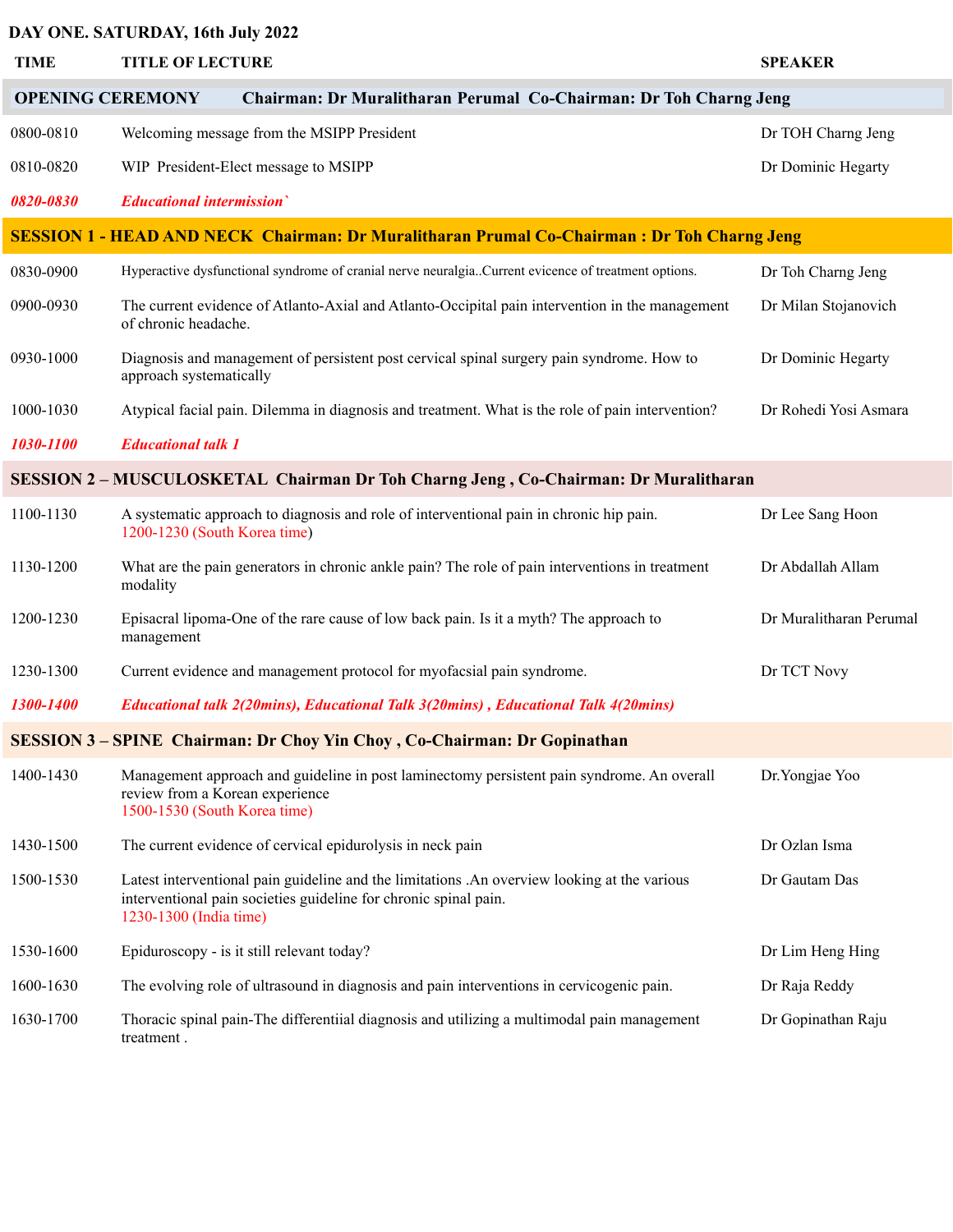# **DAY 2 SUNDAY, 17th JULY 2022**

| <b>TIME</b>                                                                                                                         | <b>TITLE OF LECTURE</b>                                                                                                                                                                            | <b>SPEAKER</b>           |  |
|-------------------------------------------------------------------------------------------------------------------------------------|----------------------------------------------------------------------------------------------------------------------------------------------------------------------------------------------------|--------------------------|--|
|                                                                                                                                     | <b>SESSION 4 – SPECIAL PAINFUL CONDITION Chairman: Dr Lim Heng Hing, Co-Chairman: Dr Muralitharan</b>                                                                                              |                          |  |
| 0800-0830                                                                                                                           | ICD11 pain classification                                                                                                                                                                          | Dr Mary Cordosa          |  |
| 0830-0900                                                                                                                           | Ultrasound guided interventional therapy for painful neuropathic condition.<br>0830-0900 (Hong Kong time)                                                                                          | Dr Carina Li             |  |
| 0900-0930                                                                                                                           | Eagle pain syndrome - A rare and complex facial pain.                                                                                                                                              | Dr Dominic Hegarty       |  |
| 0930-1000                                                                                                                           | <b>Educational talk 5</b>                                                                                                                                                                          |                          |  |
| <b>SESSION 5 – CANCER PAIN Chairman: Dr Mohd Shahrir, Co-Chairman: Dr Awisul Islah</b>                                              |                                                                                                                                                                                                    |                          |  |
| 1000-1030                                                                                                                           | The cancer pain dilemma. Addressing the elephant in the room. Oncologist's versus pain<br>specialist's role in cancer pain management.                                                             | Dr Amitabh Gulati        |  |
| 1030-1100                                                                                                                           | Superior hypogastric $\&$ ganglion impar block: Managing the chronic pelvic pain $\&$ malignancy.                                                                                                  | Dr Awisul Islah          |  |
| 1100-1130                                                                                                                           | The complexity in managing abdominal malignancy pain and the current role of pain intervention,<br>0830-0900 (India time).                                                                         | Dr Sushma Bhatnagar      |  |
| SESSION 6-NEUROMODULATION AND PAIN SURGERY Chairman: Dr Gopinathan, Co-chairman: Dr Toh Charng Jeng                                 |                                                                                                                                                                                                    |                          |  |
| 1130-1200                                                                                                                           | Recent advances and indications for spinal cord stimulators and the outcomes.<br>1430-1500 (Australia time)                                                                                        | Dr Paul Gray             |  |
| 1200-1230                                                                                                                           | The recent evidence and indication for pain surgery in difficult painful condition.<br>1100-1130 (Thailand time)                                                                                   | Dr Bunpot Sitthinamsuwan |  |
| 1230-1300                                                                                                                           | The dilemma in diagnosing and management Of Complex Regional Pain Syndrome and current<br>evidence for pain interventions and role of radiofrequency.                                              | Dr Sadiq Bhayani         |  |
| 1300-1400                                                                                                                           | <b>Educational Talk 6, Educational Talk 7.</b>                                                                                                                                                     |                          |  |
| SESSION 7 - ULTRASOUND GUIDED MEDICINE Chairman: Dr Lina, Co-Chairman: Dr Mohd Shahrir                                              |                                                                                                                                                                                                    |                          |  |
| 1400-1430                                                                                                                           | The role of ultrasound in diagnosing and performing interventional pain procedures for lumbosacral<br>spinal pain. What are the clinical pearls?                                                   | Dr Jeimylo De Castro     |  |
| 1430-1500                                                                                                                           | The future of ultrasound technology in interventional pain. Can POCUS (Point Of Care Using<br>Ultrasound) help is performing bedside interventional pain procedures.<br>1430-1500 (Hong Kong time) | Dr Stanley Lam           |  |
| 1500-1530                                                                                                                           | The role of ultrasound guided intervention for Nerve Entrapment Syndrome.                                                                                                                          | Dr Anwar Samhari         |  |
| <b>SESSION 8 - RECENT ADVANCES IN REGENERATIVE THERAPY.</b><br><b>Chairman: Dr Anwar Samhari, Co-chairman: Dr Choong Leong Tong</b> |                                                                                                                                                                                                    |                          |  |
| 1530-1600                                                                                                                           | What is the current evidence for the role of regenerative medicine in various acute and chronic pain<br>conditions? Is stem cell therapy the future or just an hype?<br>1530-1600 (Taiwan time)    | Dr Helen Gharaei         |  |
| 1600-1630                                                                                                                           | The future in interventional pain management? Where are we heading with the technology<br>advances of 5G, AI and robotics? Will pain physician be replaced in future?                              | Dr Alex Yeo              |  |
| 1630-1700                                                                                                                           | The role of regenerative therapy and evidence in management of post-covid neuritis                                                                                                                 | Dr Mohd Shahir           |  |